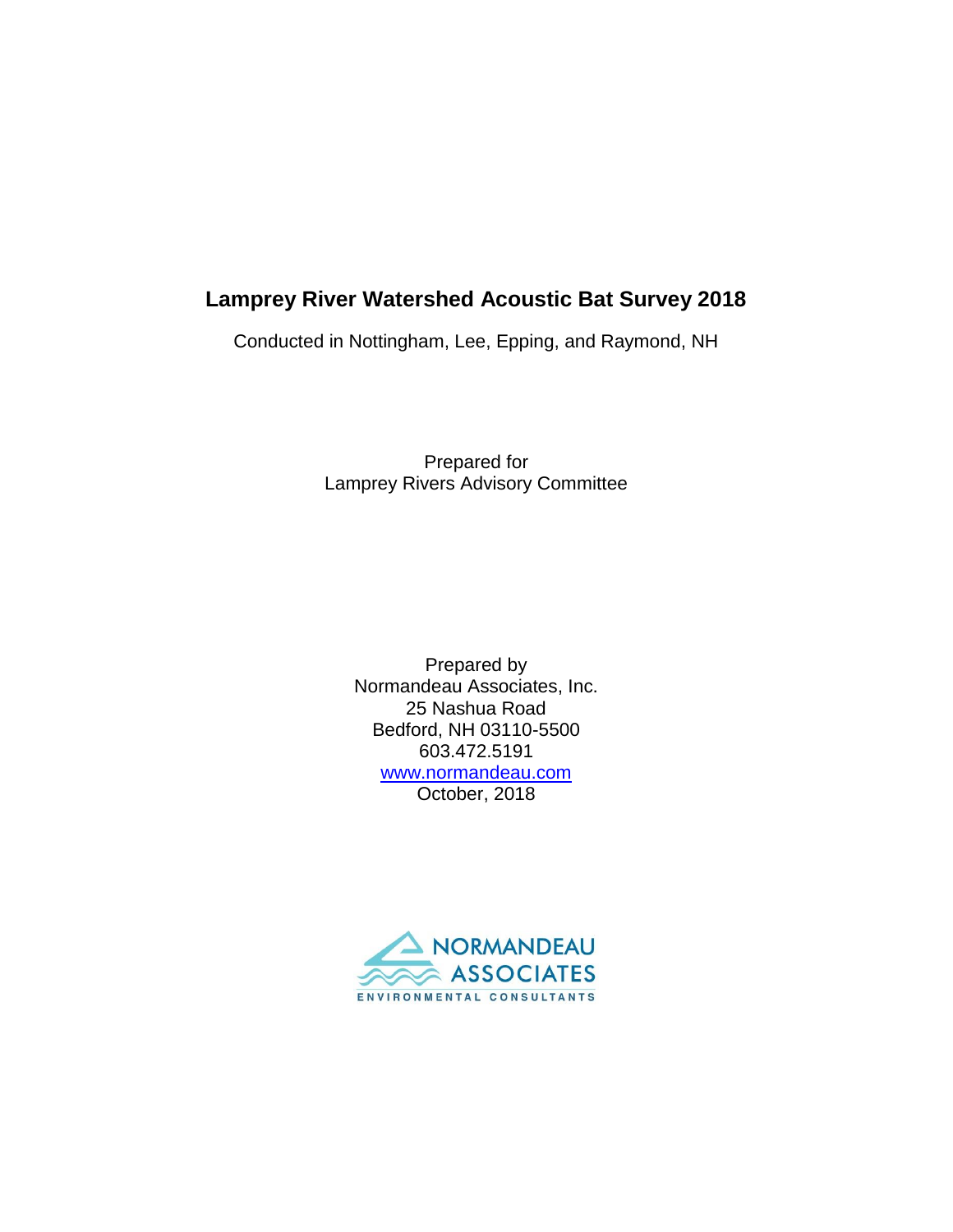# **Summary**

Normandeau Associates, Inc. (Normandeau) conducted an ultrasonic acoustic survey to inventory bat species at selected locations in the Lamprey River watershed including on the North River, Little River, Lamprey River, and at a New England cottontail habitat management area. Survey sites were located in the towns of Nottingham, Lee, Epping, and Raymond, NH. The survey methods followed a protocol designed specifically to sample for the state and federally threatened northern long-eared bat (*Myotis septentrionalis*), which is also suitable to sample for New Hampshire's other seven resident bat species. Detectors were placed at seven different locations from June 30 through July 1, 2018. Bat calls were initially identified by the Kaleidoscope Pro software package and manually reviewed to confirm the presence of the following species at one or more locations:

- big brown bat (*Eptesicus fuscus*)
- eastern red bat (*Lasiurus borealis*)
- hoary bat (*Lasiurus cinereus*)
- silver-haired bat (*Lasionycteris noctivagans*)
- eastern small-footed bat (*Myotis leibii*), listed as endangered by New Hampshire
- little brown bat *(Myotis lucificugus*), listed as endangered by New Hampshire
- tricolored bat (*Perimyotis subflavus*), listed as endangered by New Hampshire

The KPro software also identified northern long-eared bat calls with insignificant presence values (>0.05), and when calls were manually reviewed, the presence of this species at two of the survey locations (Epping 2 and Raymond 1) could not be ruled out.

### **Project Overview**

Lamprey Rivers Acoustic Bat Survey 2018 Page | 2 Normandeau Associates (Normandeau) conducted an ultrasonic acoustic survey for the Lamprey Rivers Advisory Committee (LRAC) to inventory the bat species in the Lamprey River watershed. Survey locations were selected by LRAC and consisted of locations along the North River, Little River, and Lamprey River, as well as at a New England cottontail habitat management area. Survey sites were located in the towns of Nottingham, Lee, Epping, and Raymond, NH. Although this inventory was conducted at the request of LRAC to gather information about the bat species present in the Lamprey River watershed, rather than to meet a regulatory requirement, it followed the USFWS [2018 Range-wide Indiana Bat Summer Survey Guidelines](https://www.fws.gov/midwest/endangered/mammals/inba/surveys/pdf/2018RangewideIBatSurveyGuidelines.pdf) (Guidelines). These Guidelines also provide a standard protocol for surveying for the state and federally threatened northern long-eared bat and most bat surveys currently conducted in New Hampshire follow this methodology. These methods are also suitable for detecting the other seven bat species considered to be residents in the state, including the eastern small-footed bat, little brown bat, and tricolored bat, which are listed as endangered by the State of New Hampshire. Note that the survey area is not within the known summer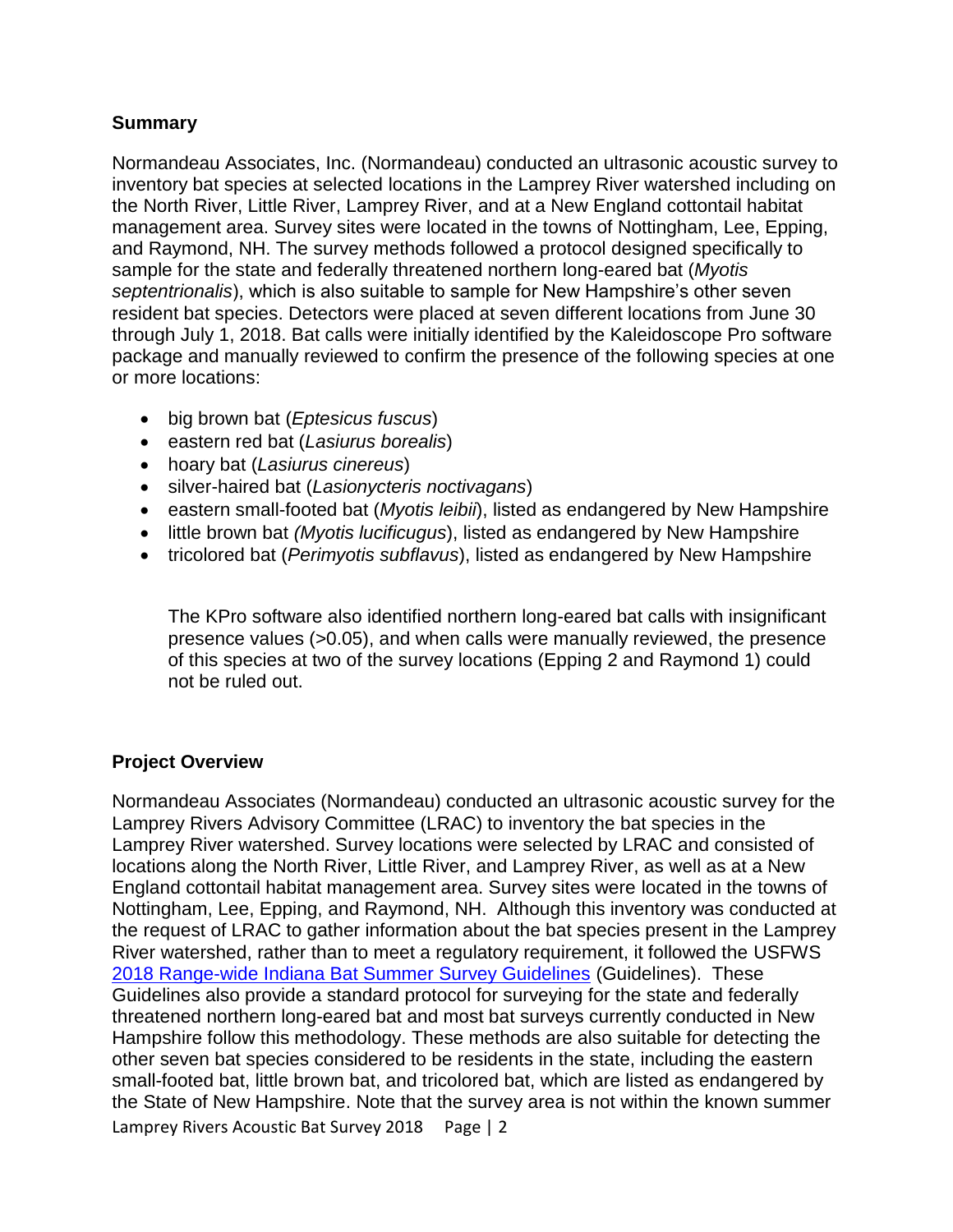range of the Indiana bat (*Myotis sodalis*), the only other federally endangered species in the Northeast region.

### **Methods**

As noted above, the survey was conducted in conformance with the methods and approach outlined in the Guidelines. As required, the field survey and the data analysis were conducted by personnel trained and qualified to conduct their respective tasks.

### **Habitat Assessment**

The general suitability of the habitat at each survey site was assessed by examining recent aerial photography (Google Earth™) prior to deploying the detectors. In the field, habitat characteristics were examined to confirm suitability in all locations where acoustic detectors were placed. Brian Emlaw, biologist, conducted the desktop assessment and on-site observations of the vegetation within the project area were conducted by Jamie O'Brien, biologist.

# **Detector Deployment**

Normandeau conducted surveys using equipment from Binary Acoustic Technology. This included 1) IFR-V Field Recorders, full-spectrum ultrasonic acoustic detectors; and 2) AR125-EXT ultrasonic receivers, microphones designed specifically for ultrasonic monitoring and analysis. The microphones were attached to the inside of a 45-degree angle PVC elbow to protect them from precipitation.

Following definitions provided by the Guidelines, seven survey sites were categorized as linear survey location and one site was categorized as non-linear. The linear survey sites were the riverside locations and required two detector nights (one detector deployed for two nights) of survey effort per survey site. For non-linear sites, the Guidelines require eight detector nights of survey effort per 123-acre habitat block, and four detectors were deployed for two nights at the New England cottontail habitat area. The survey used a total of eleven detectors, placed in suitable roosting habitat at the pre-selected survey locations. All acoustic detectors were deployed to collect data on two nights with suitable weather conditions as described in the Guidelines, yielding twenty-two detector nights of data for the survey.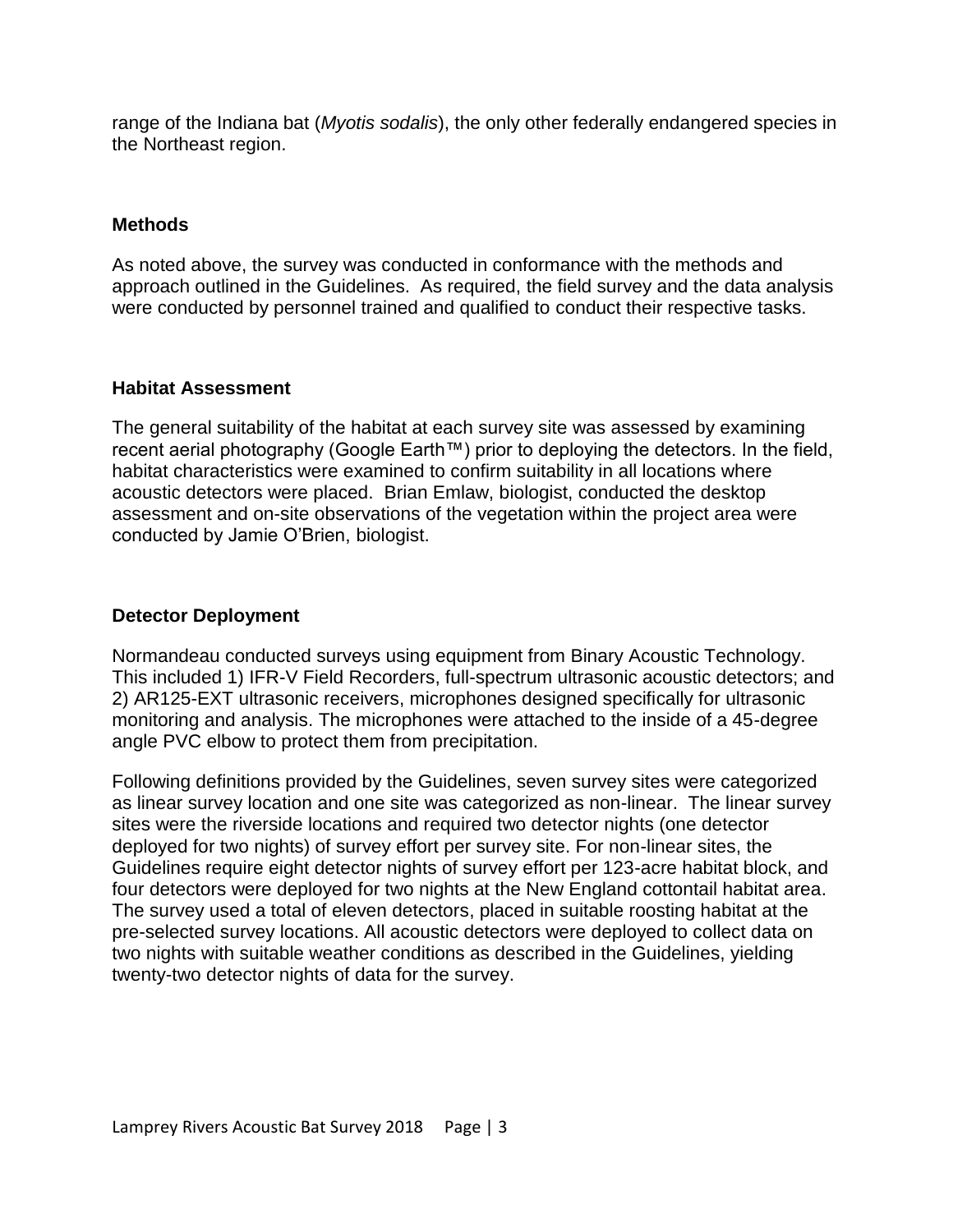The sampling locations were selected based on a combination of factors including access, proximity/opportunity for minimal human disturbance, an open cone of detection for the microphones to sample, and apparent bat habitat quality (e.g., mature trees, snags, hollows and crevices, and wetland habitat). The detector set-up adhered to specifications detailed in the 2018 Guidelines.

To ensure that the detectors were functioning correctly during every survey period, settings were checked upon retrieval of the detector in a similar fashion as to when they are deployed: 1) the microphones were checked for proper recording of sounds and archiving of data onto the internal drive/USB; and 2) the program recording times and acoustic range were verified.



sample deployed detector

# **Call Analysis**

The entire call analysis process was managed via Normandeau's ReBAT® data management system, which tracks each acoustic recording file after upload throughout the call analysis process and stores all results in a MySQL database. Each acoustic file was processed as required by the 2018 Guidelines using Kaleidoscope Pro version 4.0.0 (KPro), which is one of the USFWS-approved automated bat call classification software packages. The software analyzes bat calls and determines the probability ("likelihood of presence p (probability) value") that a call was made by a certain bat species. Any probability less than 0.05 is statistically interpreted to mean that the call belongs to that species. For quality control and to confirm the presence of all species, a manual review of the call sonograms was conducted by Stephen Lindsay, a trained bat acoustic expert and call analyst, for final determination.

Mr. Lindsay reviewed all calls identified by the automated analysis (KPro) as one of the three myotids, tricolor bat, or eastern red bat to determine if these designations were correct. The calls of these species have a high degree of overlap and are more readily misidentified by KPro than the calls of big brown, silver-haired, and hoary bats; however, Mr. Lindsay also reviewed a subset of the latter species' calls to verify that these species were indeed present. Manual review confirms or refutes species identified by KPro when the call quality allows for such determinations. Some poor quality calls

Lamprey Rivers Acoustic Bat Survey 2018 Page | 4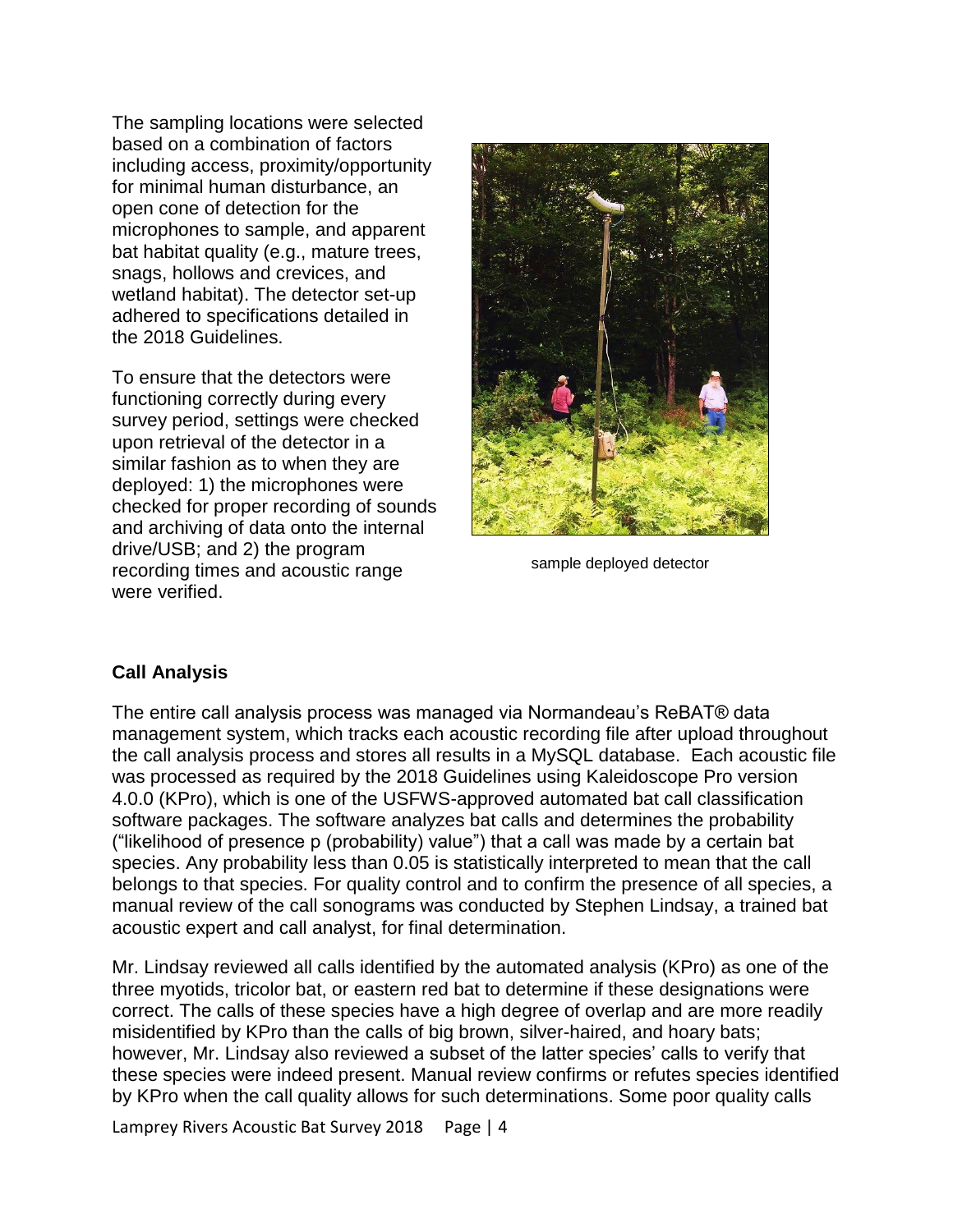might not be identifiable and some calls might be categorized by the analyst as "unknown high frequency." These calls are also generally of poor call quality and/or contain characteristics for multiple species. Because of this ambiguity, these calls cannot be ruled out as belonging to a particular species with a high frequency call, which includes the three myotids, tricolor bat, and eastern red bat. Additionally, some calls are designated as 'MYSP40k\_E', which are also typically of poor call quality, but can be distinguished as belonging to the myotid group. The calls of the three myotid species have a high degree of overlap. Particular call characteristics are used to make a determination regarding species identification.

# 6.5ms **60.62** Khz **38.44** Khz little brown bat tri-colored bat 10.09ms **43.35** Khz **40.78** Khz

### Sample sonograms

### **Results**

# **Overall Habitat Assessment**

The survey area contains predominantly low density residential development interspersed with large blocks of undeveloped forest and riparian habitat. Tree cover at the survey sites consisted primarily of red maple (*Acer rubrum*), eastern hemlock (*Tsuga canadensis*), eastern white pine (*Pinus strobus*), paper birch (*Betula papyrifera*), yellow birch (*Betula alleghaniensis*), gray birch (*Betula populifolia*), black birch (*Betula lenta*), American beech (*Fagus grandifolia*), green ash (*Fraxinus pennsylvanica*), northern red oak (*Quercus rubra*), white oak (*Quercus alba*), shagbark hickory (*Carya ovata*), American sycamore (*Platanus occidentalis*), American hophornbeam (*Ostrya virginiana*), and basswood (*Tilia americana*). Average diameter at breast height (DBH)

Lamprey Rivers Acoustic Bat Survey 2018 Page | 5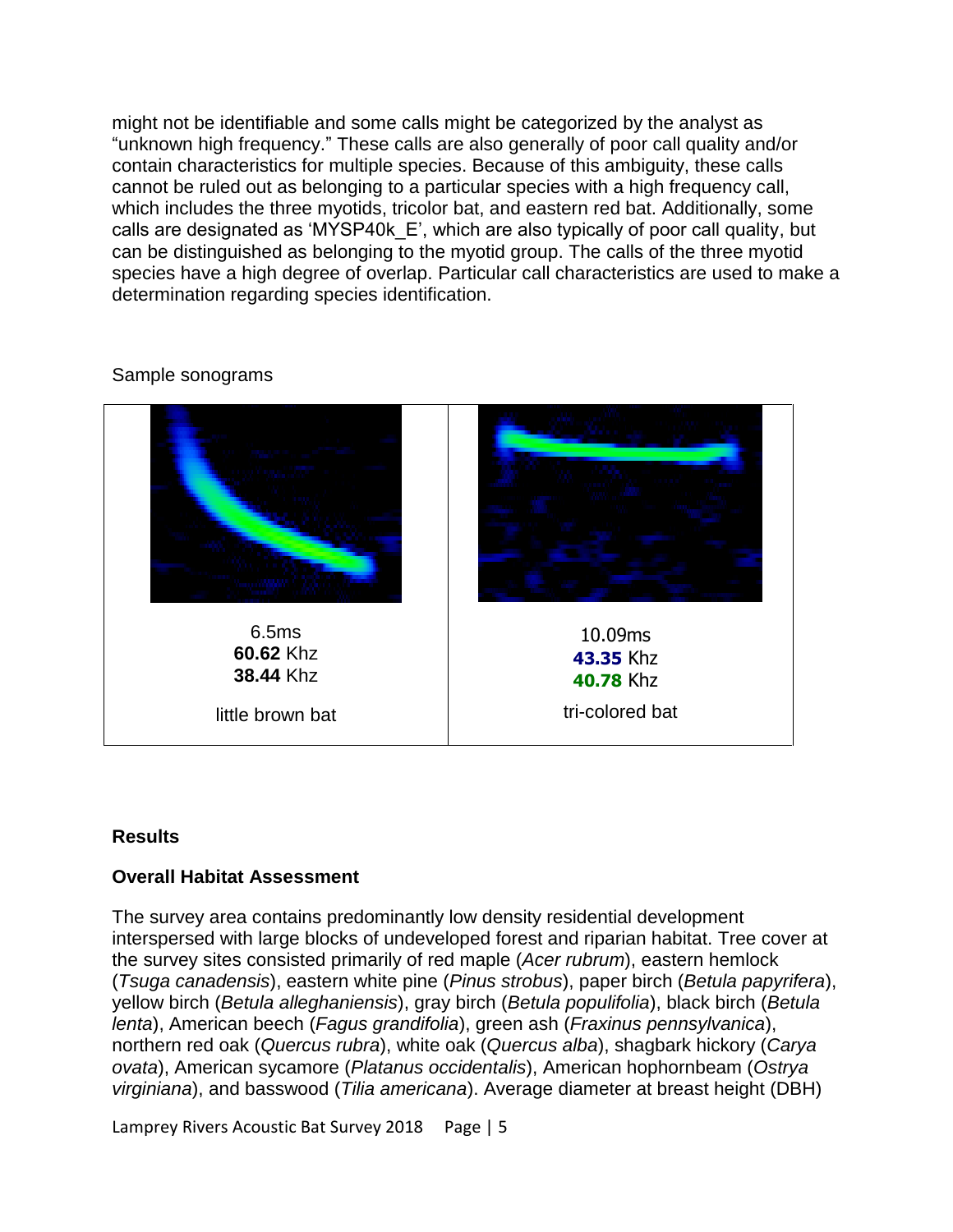was approximately 6-12 inches with larger trees scattered throughout. Some snags and multiple wetland types (potential bat drinking areas) were identified at most survey sites.

# **Deployment Details**

The survey was conducted from June 30 – July 1, 2018 and the detectors were programmed to run from 19:32 UTC until 6:01 UTC the following morning. The detectors were placed in eleven different locations throughout the survey area. The detectors were placed at least 200 meters apart, per USFWS guidelines. Details of the survey for each of the recording nights included specifications of the detectors and microphones used, descriptions of the individual habitat in each of the locations where each detector was placed, and the hourly weather conditions from Pease Air Force Base / Portsmouth (KPSM).

# **Discussion**

White nose syndrome was first detected in the United States in the winter of 2006-2007 in caves where bats hibernate in upstate New York. The disease is caused by the *Pseudogymnoascus destructans* fungus. The fungus causes metabolic changes in bats that result in an inability to endure the rigors of winter and hibernation. Mortality in affected bats is nearly 100%. The New Hampshire bats most affected by white nose syndrome are non-migratory cave-dwelling species: little brown bat, northern long-eared bat, small-footed bat, tri-colored bat, and big brown bat. Little brown bats were formerly the most common bat species in New Hampshire and they have been hit hardest by the disease. They are now listed as state endangered.

In addition to the stress of white nose syndrome, bats face increasing challenges due to the widespread use of pesticides, habitat loss, and fatal encounters with utility windmills. This study provided a necessary baseline against which one can compare future bat species assessments.

This study did not assess the *number* of bats of each species; it assessed the presence of at least one individual. It is interesting to note that all species of expected bats occur with greater frequency along the Lamprey River compared to recent (2015-2017) statewide results.